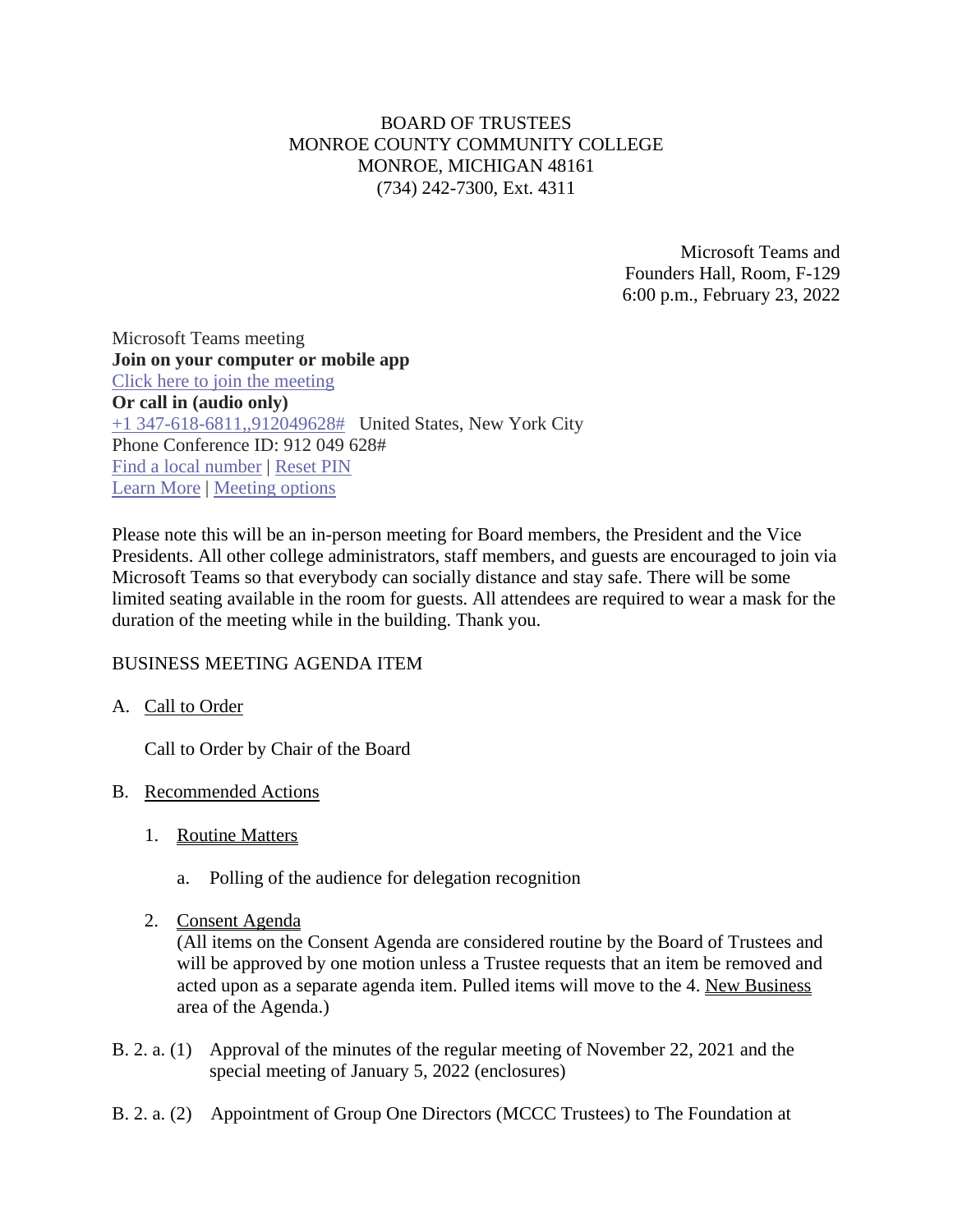MCCC for a 3-year term expiring December 31, 2021 (enclosure)

Recommendation of Group One Directors:

Group One shall consist of not less than two (2) and not more than three directors who are incumbent members of the Monroe County Community College's Board of Trustees, appointed by the Governing Board chair following consultation with the Board of Trustees.

*Three-Year Term Expiring December 31, 2023*

*\_\_\_\_\_\_\_\_\_\_\_\_\_\_\_\_\_\_\_ \_\_\_\_\_\_\_\_\_\_\_\_\_\_\_\_\_\_\_."*

B. 2. a. (3) Board Authorization for the President to Execute Contract Renewals for Administrators:

> Recommended motion*: "that the Board authorizes the President to execute the following three-year administrative contract renewals, effective July 1, 2022 to June 30, 2025:*

*Administrative Contract Renewals (July 1, 2022 - June 30, 2025: Ijaz Ahmed, Director of Respiratory Therapy Jack Burns, Jr., Director of Campus Planning and Facilities Parmeshwar (Peter) Coomar, Dean of Applied Science and Engineering Technology Kevin Cooper, Dean of Science and Mathematics Valerie Culler, Director of Financial Aid Andrew Fischer, Director of Financial Services Kelly Heinzerling, Director of Purchasing and Auxiliary Services Barry Kinsey, Director of Workforce Development Brian Lay, Chief Information Officer Kimberly Lindquist, Dean of Health Sciences/Director of Nursing Joshua Myers, Executive Director of The Foundation Tina Pillarelli, Director of Lifelong Learning James Ross, Director of Data Processing Linda Torbet, Director of Human Resources Joseph Verkennes, Director of Marketing and Communications Tracy Vogt, Registrar Suzanne Wetzel, Vice President of Administration and Treasurer Grace Yackee, Vice President of Instruction."*

B. 2. a. (4) Board Authorization for the President to Execute Probationary Administrative Contract (enclosure)

> Recommended motion: *"that the Board authorizes the President to execute a thirdyear probationary administrative contract to:*

*Quri Wygonik, Director of Research, Planning and Accreditation*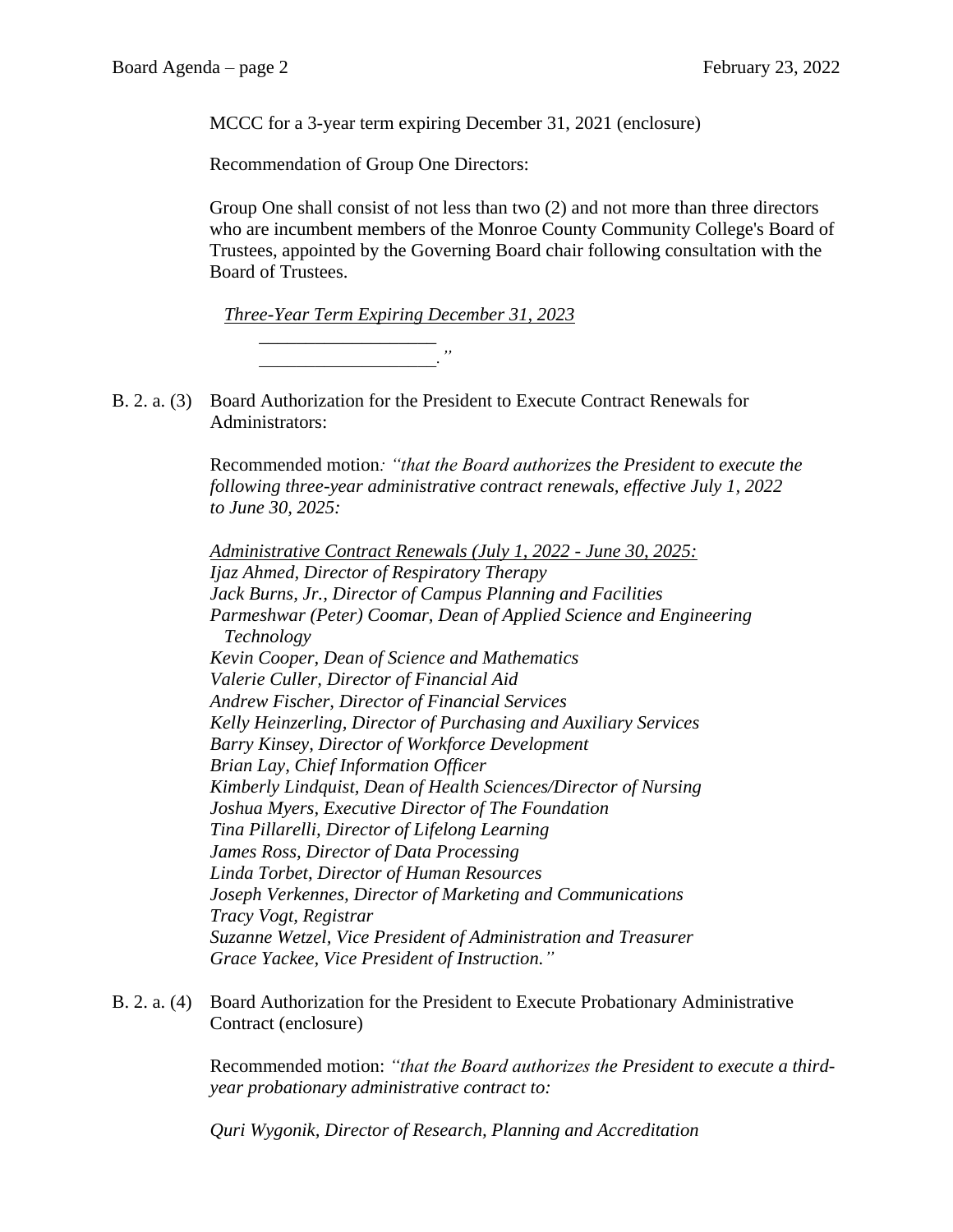*Third-Year Probationary Contract Effective July 1, 2022 through June 30, 2023."*

B. 2. a. (5) Board Authorization for the President to Execute Probationary Administrative Contract (enclosure)

> Recommended motion: *"that the Board authorizes the President to execute a thirdyear probationary administrative contract to:*

*Scott Behrens, Vice President of Enrollment Management and Student Success Third-Year Probationary Contract Effective July 1, 2022 through June 30, 2023."*

B. 2. a. (6) Board Authorization for the President to Execute Probationary Administrative Contract (enclosure)

> Recommended motion: *"that the Board authorizes the President to execute a second-year probationary administrative contract to:*

*Leon Letter, Dean of Business Second-Year Probationary Contract Effective July 1, 2022 through June 30, 2023."*

B. 2. a. (7) Board Authorization for the President to Execute Probationary Administrative Contract (enclosure)

> Recommended motion: *"that the Board authorizes the President to execute a firstyear probationary administrative contract to:*

*Gerald McCarty II, Director of Student Success First-Year Probationary Contract Effective November 18, 2021 through June 30, 2022."*

B. 2. a. (8) Board Authorization for the President to Execute Probationary Administrative Contract (enclosure)

> Recommended motion: *"that the Board authorizes the President to execute a firstyear probationary administrative contract to:*

*Tracy Perry, Director of Enrollment Management First-Year Probationary Contract Effective December 16, 2021 through June 30, 2022."*

B. 2. A. (9) Board Authorization for President to Execute a Continuing Faculty Contract (enclosure)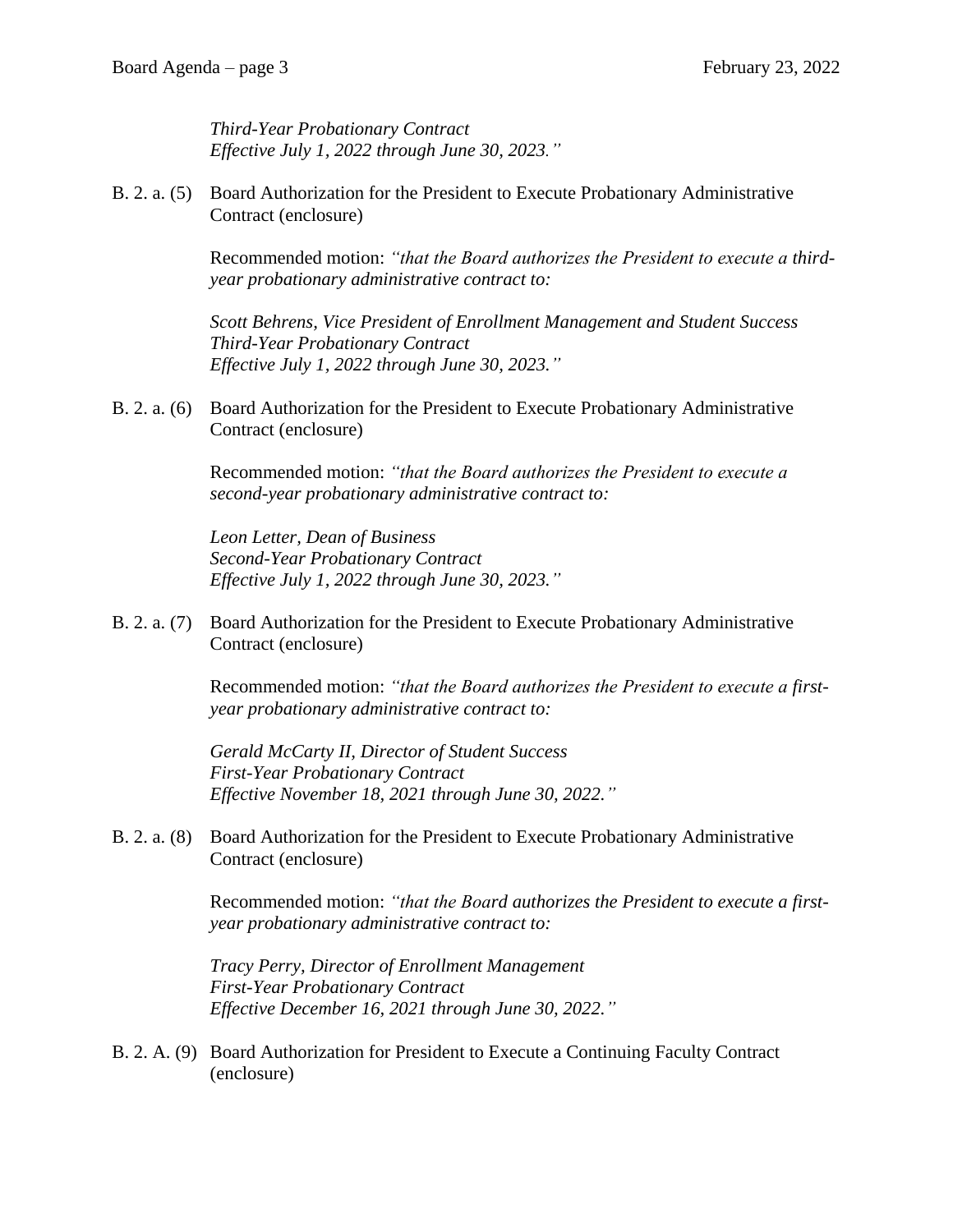Recommended motion: "*that the Board authorizes the President to execute the following continuing faculty contract:*

*Matt Bird-Meyer, Professor of Journalism and Humanities Continuing Faculty Contract Effective August 22, 2022.*"

B. 2. a (10) Board Authorization for President to Execute a Continuing Faculty Contract (enclosure)

> Recommended motion: "*that the Board authorizes the President to execute the following continuing faculty contract:*

*Mark Jager, Instructor of Materials and Welding Technology Continuing Faculty Contract Effective August 22, 2022.*"

B. 2. a. (11) Board Authorization for President to Execute a Continuing Faculty Contract (enclosure)

> Recommended motion: "*that the Board authorizes the President to execute the following continuing faculty contract:*

*Daniel Wood, Assistant Professor of Criminal Justice Continuing Faculty Contract Effective August 22, 2022.*"

B. 2. a. (12) Authorization for the President to Execute a Third-Year Probationary Faculty Contract (enclosure)

> Recommended motion: "*that the Board authorizes the President to execute a third-year probationary contract for the following faculty member:*

*Nien-Chu* "*Alex" Wan*, Assistant Professor of Electrical Engineering Technology *Third-Year Probationary Faculty Contract Effective August, 22, 2022 to May 5, 2023.*"

B. 2. a. (13) Board Authorization for the President to Execute a First-Year Probationary Faculty Contract (enclosure)

> Recommended motion: *"that the Board authorizes the President to execute a firstyear probationary faculty contract to:*

*Esref Emrah Kazan, Associate Professor of Applied Science and Engineering Technology First-Year Probationary Faculty Contract*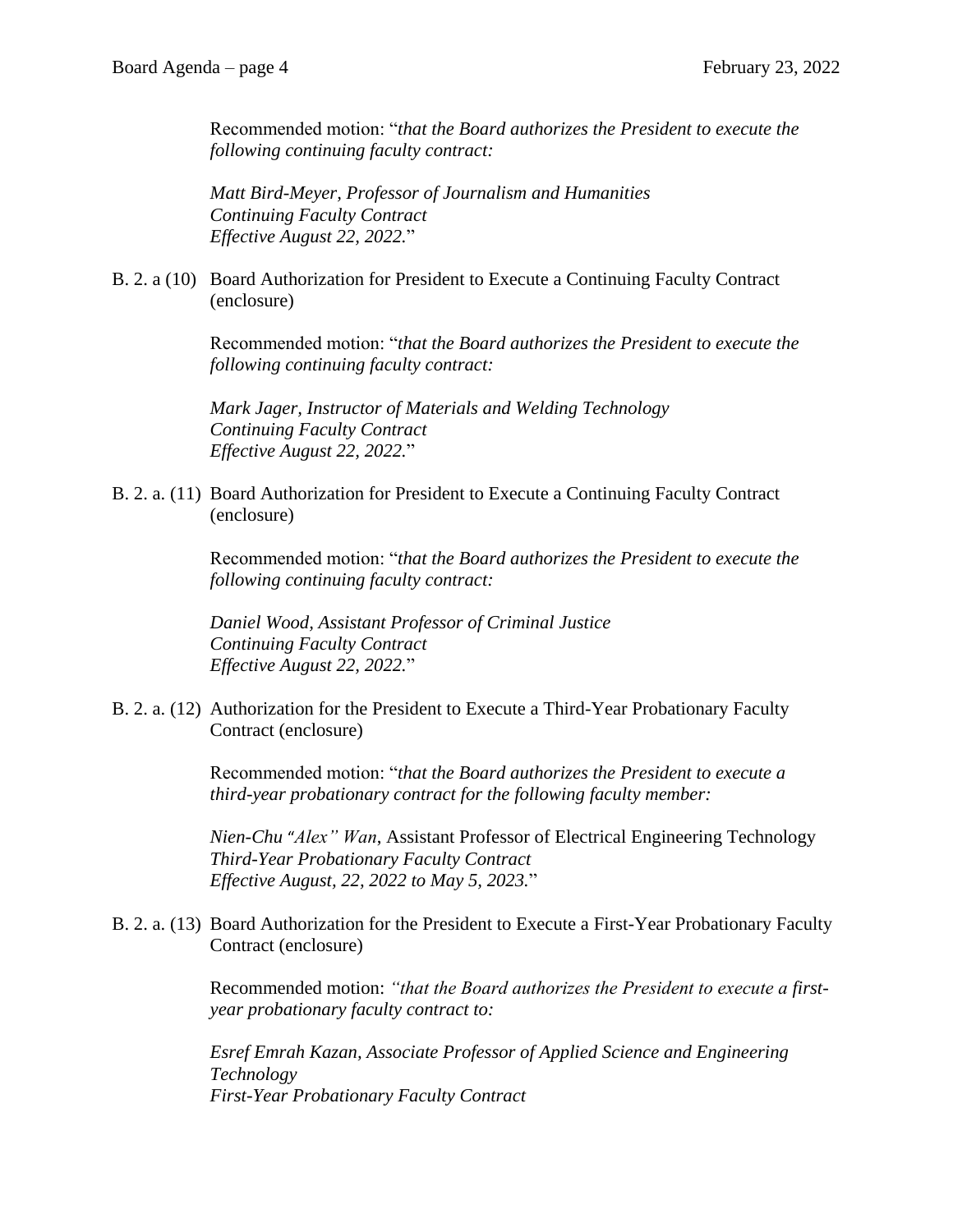*Effective January 4, 2022 through January 3, 2023."* 

B. 2. a. (14) Board Authorization for President to Execute a Continuing Faculty Contract to Administrator (enclosure)

> Recommended motion: *"that the Board authorizes the President to execute the following continuing faculty contract per Policy 2.31, Administrative Faculty Status:*

*Linda Torbet, Director of Human Resources Continuing Faculty Contract to Administrator Effective July 1, 2022."*

- 3. Old Business None
- 4. New Business
- B. 4. a. (1) Proposed Adoption of the Diversity, Equity, and Inclusion Belonging Plan (enclosure) (Torbet)

Recommended motion: *"that the Board adopt the Diversity, Equity, and Inclusion: Belonging Plan as presented" (enclosure)* 

B. 4. a. (2) Transfer of Funds (enclosure) (Wetzel)

Recommended motion: *"that the Board approve the revised 2021-2022 Budget as presented."* (enclosure)

### C. Information and Proposals

- 1. Delegations
- 2. Non-staff Communications and Reports
- C. 2. a. (1) Announcements from Brandy Johnson, President, Michigan Community College Association (MCCA)
- C. 2. a. (2) Letter to the Board of Trustees from Ms. Candice Palmer-Ferrell (enclosure Board Only)
- C. 2. a. (3) Letter to the Board of Trustees from Ms. Maria Kay (enclosure Board Only)
	- 3. President and Staff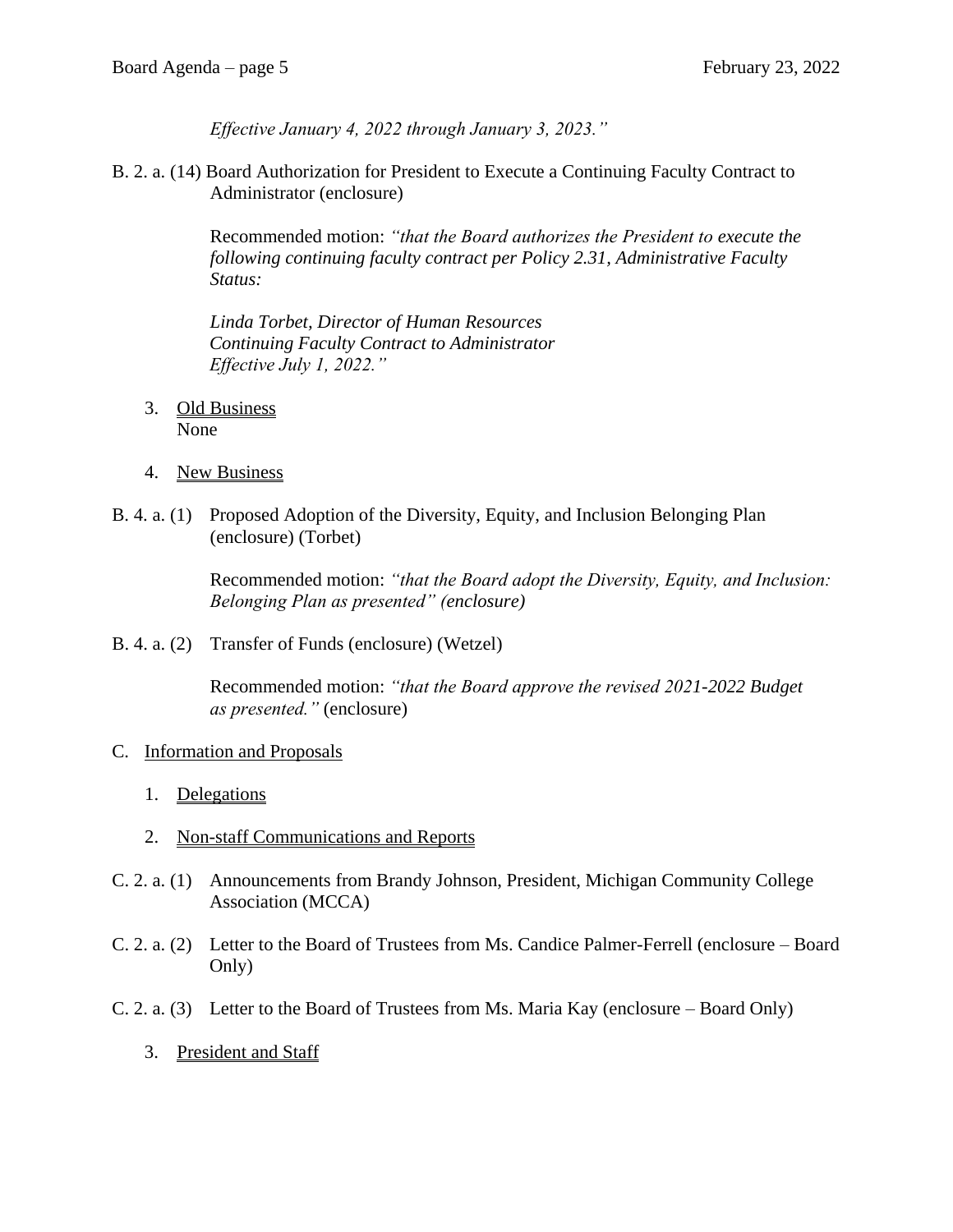C. 3. a. (1) Administrative Contract Renewals, Staff Appointments, Promotion, Probationary Administrative Contract, Continuing Faculty Contracts, Probationary Faculty Contracts, Retirement, Resignation, etc.

> *Administrative Contract Renewals (July 1, 2022 - June 30, 2025: Ijaz Ahmed, Director of Respiratory Therapy Jack Burns, Jr., Director of Campus Planning and Facilities Parmeshwar (Peter) Coomar, Dean of Applied Science and Engineering Technology Kevin Cooper, Dean of Science and Mathematics Valerie Culler, Director of Financial Aid Andrew Fischer, Director of Financial Services Kelly Heinzerling, Director of Purchasing and Auxiliary Services Barry Kinsey, Director of Workforce Development Brian Lay, Chief Information Officer Kimberly Lindquist, Dean of Health Sciences/Director of Nursing Joshua Myers, Executive Director of The Foundation Tina Pillarelli, Director of Lifelong Learning James Ross, Director of Data Processing Linda Torbet, Director of Human Resources Joseph Verkennes, Director of Marketing and Communications Tracy Vogt, Registrar Suzanne Wetzel, Vice President of Administration and Treasurer Grace Yackee, Vice President of Instruction."*

> Continuing Contract for Administrators (effective 7/1/2020-6/30/2025): Linda Torbet, Director of Human Resources

Continuing Faculty Contract for Administrator (effective 7/1/2022): Linda Torbet, Director of Human Resources

#### Staff Appointments:

- Devin Morrison, General Maintenance Worker, effective September 27, 2021 (replacing William Bennett)
- Adam Prater, General Maintenance Worker, effective January 3, 2022 (replacing Token Conde)

 Jacob Johnson, General Maintenance Worker, effective December 16, 2021 (replacing Michael Varney)

Promotion:

 Brianna Pio, Institutional Research Analyst, effective January 3, 2022 (promoted from Student Success Navigator, Math)

 3rd Year Probationary Administrative Contract (7/1/2022- 6/30/2023): Scott Behrens, Vice President of Enrollment Management and Student Success Quri Wygonik, Director of Research, Planning and Accreditation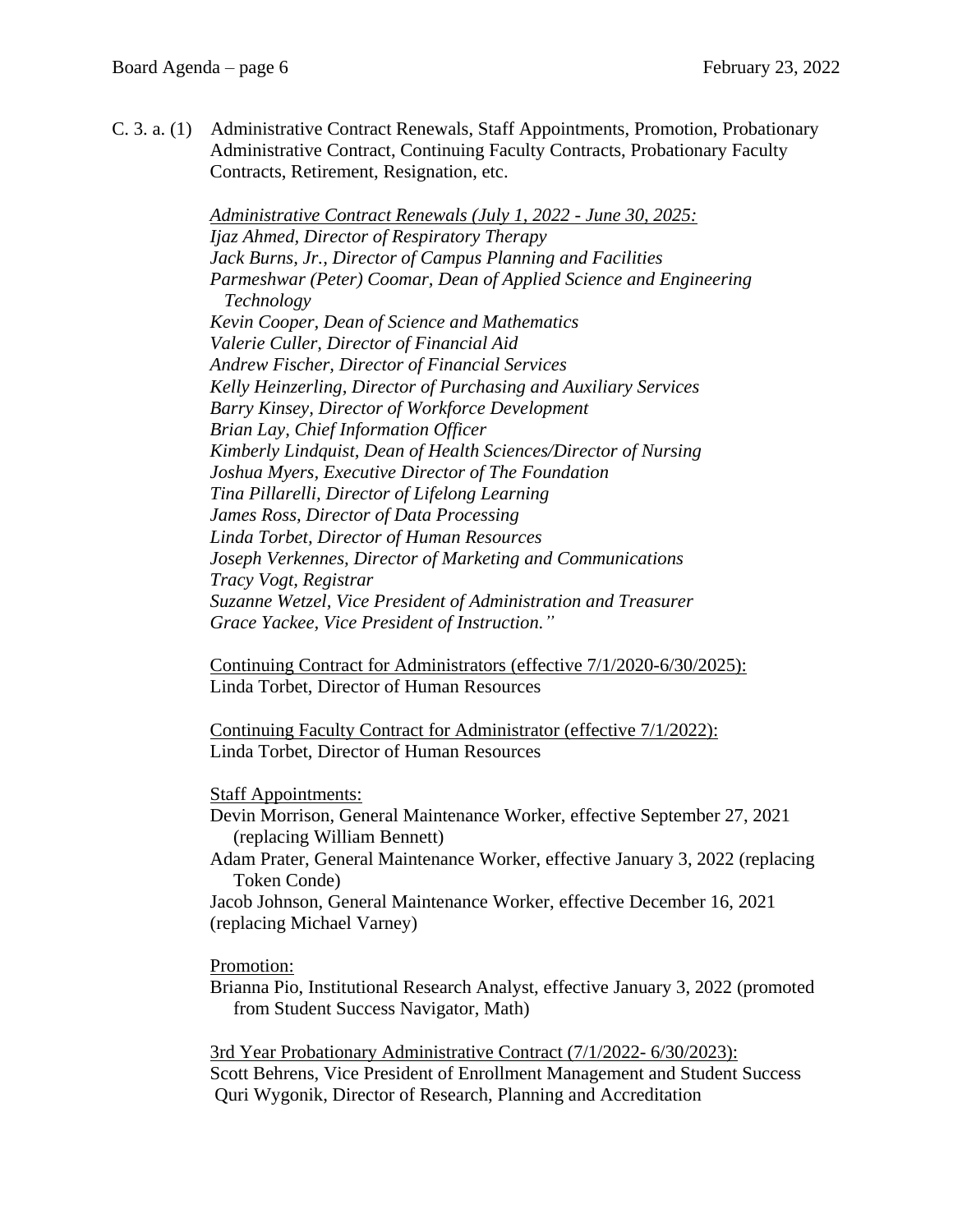2 2<sup>nd</sup> Year Probationary Administrative Contract (7/1/2021-6/30/2023): Leon Letter, Dean of Business

<u>1</u> 1<sup>st</sup> Year Probationary Administrative Contract (11/18/2021-6/30/2023): Gerald McCarty II, Director of Student Success

> 1<sup>st</sup> Year Probationary Administrative Contract (12/16/2021-6/30/2023): Tracy Perry, Director of Enrollment (replacing Ryan Rafko)

 Continuing Faculty Contracts (effective 8/22/2022): Matt Bird-Meyer, Professor of Journalism and Humanities Mark Jager, Instructor of Materials and Welding Technology Daniel Wood, Assistant Professor of Criminal Justice

 3rd Year Probationary Faculty Contract (effective 8/22/2022-5/6/2023): Nien-Chu "Alex" Wan, Assistant Professor of Electrical Engineering Technology

<u>1</u>  $1<sup>st</sup> Year Probability Contract (1/4/2022-1/3/2023):$ Esref Emrah Kazan, Associate Professor of Applied Science Technology

> Retirement: Thomas Kleman, Maintenance Chief, effective February 23, 2022.

 Resignation: Damaris Sargent, Student Success Navigator – Retention and Completion, effective February 4, 2022

- C. 3. a. (2) The Board received a note of thanks from Amy Salliote for the donations to Alzheimer's at the passing of her mother in November and for her father's passing in January (enclosure)
- C. 3. a. (3) Statement of General Fund Revenues and Expenses for the periods ending November 30, 2021; December 31, 2021; and January 31, 2022 (enclosures)
- C. 3. a. (4) 2021 Winter Enrollment Report (Behrens/Verkennes)
- C. 3. b. (1) President's Report (Quartey)
- C. 3. b. (2) Non-credit Enrollment Report (Yackee)
- C. 3. b. (3) Enriching Lives Fall 2021 Award (Verkennes)
- C. 3. b. (4) The Foundation Report (Myers)
- C. 3. b. (5) Closed Session